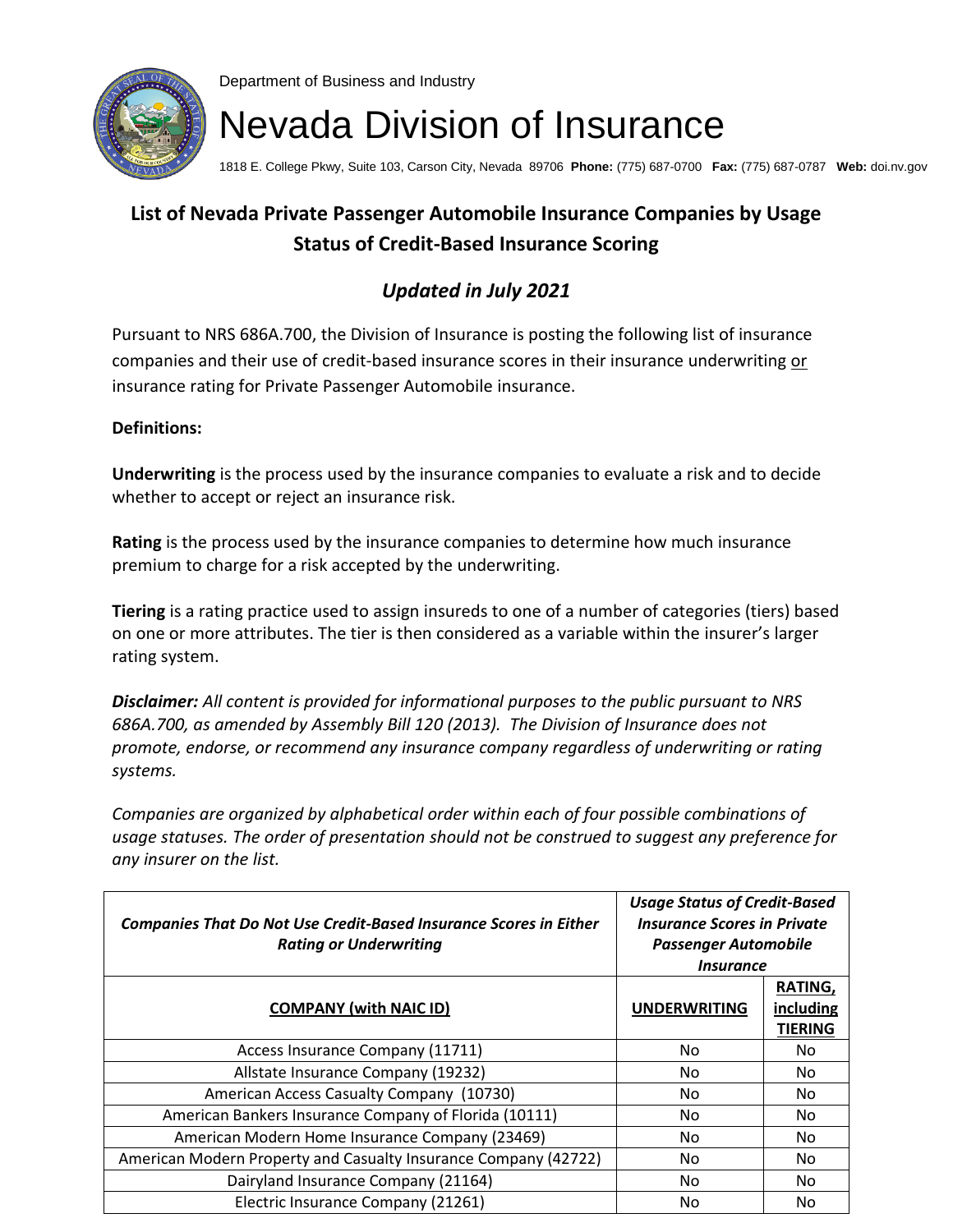| GoAuto Insurance Company (62396)                | No. | No. |
|-------------------------------------------------|-----|-----|
| Hallmark Insurance Company (34037)              | No. | No  |
| Hartford Underwriters Insurance Company (30104) | No. | No  |
| Integon National Insurance Company (29742)      | No. | No. |
| Ironshore Indemnity, Inc. (23647)               | No. | No  |
| Key Insurance Company (12966)                   | No. | No  |
| Mendakota Insurance Company (22454)             | No. | No. |
| MGA Insurance Company, Inc. (40150)             | No. | No  |
| National Unity Insurance Company (19119)        | No. | No  |
| National Direct Insurance Company (12230)       | No. | No. |
| Nevada General Insurance Company (10007)        | No. | No  |
| The Cincinnati Insurance Company (10677)        | No. | No. |
| United Automobile Insurance Company (35319)     | No. | No. |
| Western General Insurance Company (27502)       | No. | No. |
| Workmen's Auto Insurance Company (13250)        | No. | No  |
| Young America Insurance Company (27090)         | No  | No  |

| Companies That Use Credit-Based Insurance Scores in Rating, But Not<br>in Underwriting | <b>Usage Status of Credit-Based</b><br><b>Insurance Scores in Private</b><br><b>Passenger Automobile</b><br><b>Insurance</b> |                                        |
|----------------------------------------------------------------------------------------|------------------------------------------------------------------------------------------------------------------------------|----------------------------------------|
| <b>COMPANY (with NAIC ID)</b>                                                          | <b>UNDERWRITING</b>                                                                                                          | RATING,<br>including<br><b>TIERING</b> |
| ACUITY, A Mutual Insurance Company (14184)                                             | No                                                                                                                           | Yes                                    |
| AMCO Insurance Company (19100)                                                         | <b>No</b>                                                                                                                    | Yes                                    |
| American Family Connect Property and Casualty Insurance Company<br>(29068)             | No                                                                                                                           | Yes                                    |
| American Family Insurance Company (10386)                                              | <b>No</b>                                                                                                                    | Yes                                    |
| American Family Mutual Insurance Company, S.I. (19275)                                 | <b>No</b>                                                                                                                    | Yes                                    |
| American Hallmark Insurance Company of Texas (43494)                                   | No                                                                                                                           | Yes                                    |
| Amica Mutual Insurance Company (19976)                                                 | <b>No</b>                                                                                                                    | Yes                                    |
| Amica Property and Casualty Insurance Company (12287)                                  | <b>No</b>                                                                                                                    | Yes                                    |
| Badger Mutual Insurance Company (13420)                                                | <b>No</b>                                                                                                                    | Yes                                    |
| California Casualty Indemnity Exchange (20117)                                         | No                                                                                                                           | Yes                                    |
| Civil Service Employees Insurance Company (10693)                                      | No                                                                                                                           | Yes                                    |
| Coast National Insurance Company (25089)                                               | No                                                                                                                           | Yes                                    |
| <b>COUNTRY Casualty Insurance Company (20982)</b>                                      | No                                                                                                                           | Yes                                    |
| <b>COUNTRY Mutual Insurance Company (20990)</b>                                        | No                                                                                                                           | Yes                                    |
| <b>COUNTRY Preferred Insurance Company (21008)</b>                                     | No                                                                                                                           | Yes                                    |
| CSAA General Insurance Company (37770)                                                 | <b>No</b>                                                                                                                    | Yes                                    |
| Depositors Insurance Company (42587)                                                   | No                                                                                                                           | Yes                                    |
| Essentia Insurance Company (37915)                                                     | <b>No</b>                                                                                                                    | Yes                                    |
| Esurance Insurance Company (25712)                                                     | No                                                                                                                           | Yes                                    |
| Esurance Property and Casualty Insurance Company (30210)                               | No                                                                                                                           | Yes                                    |
| Farmers Insurance Exchange (21652)                                                     | <b>No</b>                                                                                                                    | Yes                                    |
| Federal Insurance Company (20281)                                                      | No                                                                                                                           | Yes                                    |
| Fidelity National Insurance Company (25180)                                            | No                                                                                                                           | Yes                                    |
| Financial Indemnity Company (19852)                                                    | No                                                                                                                           | Yes                                    |
| Garrison Property and Casualty Insurance Company (21253)                               | No                                                                                                                           | Yes                                    |
| GEICO Advantage Insurance Company (14138)                                              | <b>No</b>                                                                                                                    | Yes                                    |
| <b>GEICO Casualty Company (41491)</b>                                                  | <b>No</b>                                                                                                                    | Yes                                    |
| GEICO Choice Insurance Company (14139)                                                 | No                                                                                                                           | Yes                                    |
| GEICO Secure Insurance Company (14137)                                                 | No                                                                                                                           | Yes                                    |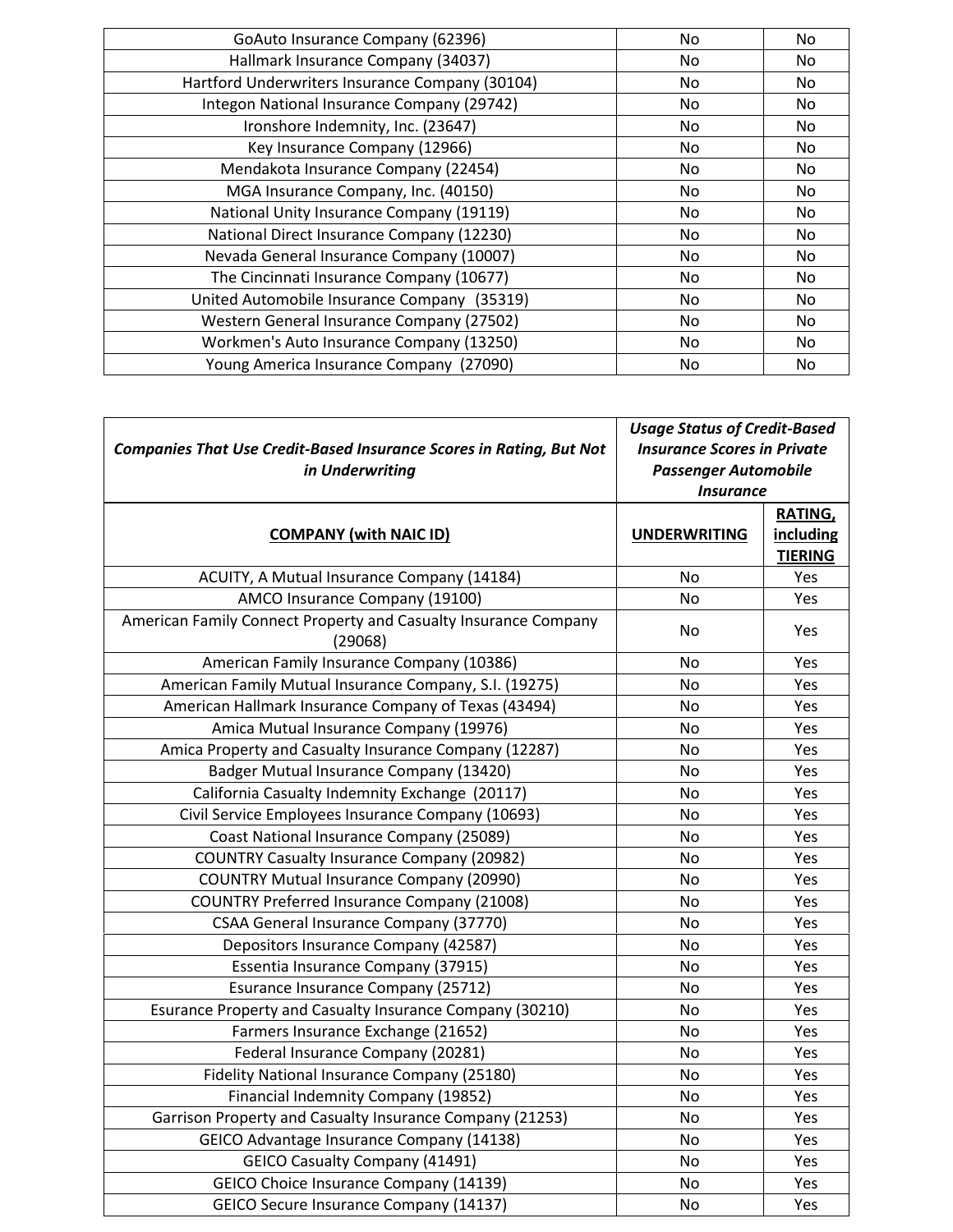| Loya Insurance Company (11198)                           | <b>No</b> | Yes |
|----------------------------------------------------------|-----------|-----|
| Mendakota Insurance Company (22454)                      | <b>No</b> | Yes |
| Merastar Insurance Company (31968)                       | <b>No</b> | Yes |
| Mercury Casualty Company (11908)                         | No        | Yes |
| MIC General Insurance Corporation (88943)                | <b>No</b> | Yes |
| Mid-Century Insurance Company (21687)                    | No        | Yes |
| Midvale Indemnity Company (97159)                        | <b>No</b> | Yes |
| Nationwide Affinity Insurance Company of America (26093) | <b>No</b> | Yes |
| Nationwide General Insurance Company (23760)             | <b>No</b> | Yes |
| Nationwide Insurance Company of America (25453)          | No        | Yes |
| Nationwide Mutual Insurance Company (23787)              | <b>No</b> | Yes |
| Nevada Capital Insurance Company (11165)                 | <b>No</b> | Yes |
| Pacific Indemnity Company (20346)                        | No        | Yes |
| Pharmacists Mutual Insurance Company (13714)             | No        | Yes |
| Primero Insurance Company (11855)                        | <b>No</b> | Yes |
| Progressive Direct Insurance Company (16322)             | No        | Yes |
| Progressive Northern Insurance Company (38628)           | <b>No</b> | Yes |
| Response Insurance Company (43044)                       | <b>No</b> | Yes |
| Root Insurance Company (10974)                           | <b>No</b> | Yes |
| Shelter Mutual Insurance Company (23388)                 | No        | Yes |
| Stillwater Insurance Company (25180)                     | <b>No</b> | Yes |
| Teachers Insurance Company (22683)                       | <b>No</b> | Yes |
| The Cincinnati Casualty Company (28665)                  | <b>No</b> | Yes |
| The Standard Fire Insurance Company (19070)              | No        | Yes |
| The Travelers Home and Marine Insurance Company (27998)  | <b>No</b> | Yes |
| Titan Indemnity Company (13242)                          | <b>No</b> | Yes |
| TravCo Insurance Company (28188)                         | <b>No</b> | Yes |
| United Services Automobile Association (25941)           | No        | Yes |
| Unitrin Direct Property & Casualty Company (10915)       | <b>No</b> | Yes |
| <b>USAA Casualty Insurance Company (25968)</b>           | No        | Yes |
| USAA General Indemnity Company (18600)                   | No        | Yes |
| Victoria Fire & Casualty Company (42889)                 | No        | Yes |
| Vigilant Insurance Company (20397)                       | No        | Yes |
|                                                          |           |     |

| <b>Companies That Use Credit-Based Insurance Scores in Underwriting,</b><br><b>But Not in Rating</b> | <b>Usage Status of Credit-Based</b><br><b>Insurance Scores in Private</b><br><b>Passenger Automobile</b><br><i><u><b>Insurance</b></u></i> |                                        |
|------------------------------------------------------------------------------------------------------|--------------------------------------------------------------------------------------------------------------------------------------------|----------------------------------------|
| <b>COMPANY (with NAIC ID)</b>                                                                        | <b>UNDERWRITING</b>                                                                                                                        | RATING,<br>including<br><b>TIERING</b> |
| Hartford Fire Insurance Company (19682)                                                              | Yes                                                                                                                                        | No                                     |

| <b>Companies That Use Credit-Based Insurance Scores in Both</b><br><b>Underwriting and Rating</b> | <b>Usage Status of Credit-Based</b><br><b>Insurance Scores in Private</b><br><b>Passenger Automobile</b><br><i><u><b>Insurance</b></u></i> |                                 |
|---------------------------------------------------------------------------------------------------|--------------------------------------------------------------------------------------------------------------------------------------------|---------------------------------|
| <b>COMPANY (with NAIC ID)</b>                                                                     | <b>UNDERWRITING</b>                                                                                                                        | RATING,<br>including<br>TIERING |
| AIG Property Casualty Company (19402)                                                             | Yes                                                                                                                                        | Yes                             |
| Allstate Fire and Casualty Insurance Company (29688)                                              | Yes                                                                                                                                        | Yes                             |
| Allstate Indemnity Company (19240)                                                                | Yes                                                                                                                                        | Yes                             |